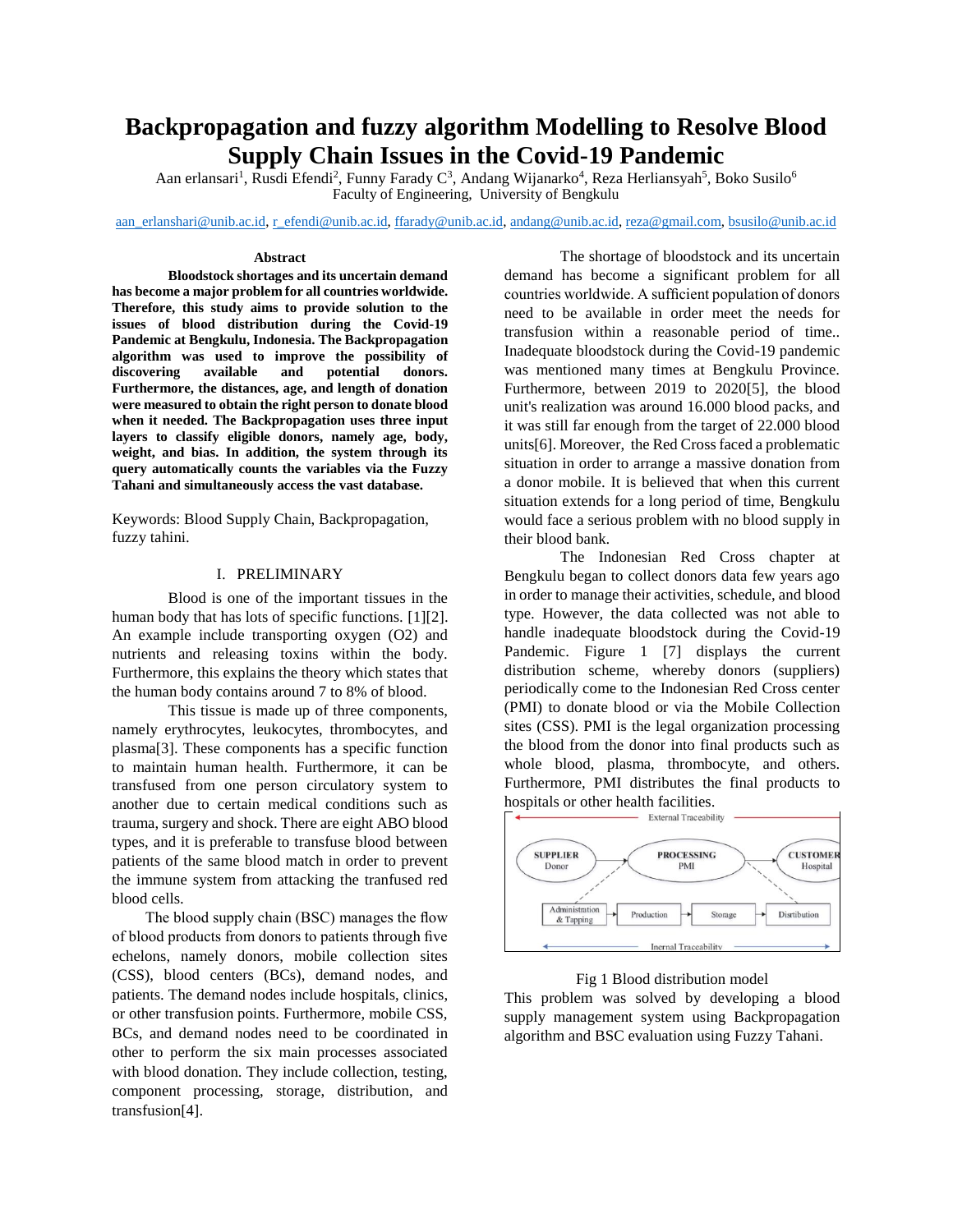# II. BACKPROPAGATION AND FUZZY ALGORITHM

# *A. Backpropagation*

This has become the most popular method of training neural networks due to the underlying simplicity and relative power of the algorithm.

Backpropagation[8] is a learning algorithm used in reducing the error rate by adjusting the weight based on the difference in the output and the desired target. It is also defined as a Multilayer training algorithm because of its three layers, namely input, hidden, and output. Backpropagation involves developing a single-layer network with two layers, namely the input and output. Fig one shows the schematic diagram of a two-layered feed-forward network employing full connectivity between adjacent layers.



Fig. 2 Backpropagation network layer Full connection

Based on the to figure above, the 'input layer' performs no processing on its inputs and mainly distribute them to the first processing layer. While the hidden layer, receives no input and produces no output. Finally, the 'output layer' produces the output results of the network for the user. The number of input nodes is fixed by the number of input variables provided for the task. While the number of output nodes is fixed by the number of values that are desired.

## *B. Fuzzy Tahani*

Fuzzy logic is the best way of mapping an input into an output area for any complicated issue. Its basic concept is to perform a calculation on input variables based on its disguised value.

| Preliminary<br>Data<br><b>Tourism Site</b><br><b>Crisp Data</b> | <b>Fuzzification</b><br>The preliminary<br>data is changed.<br>to fuzzy data |  | <b>Fuzzy Query Process</b><br>The process of searching data<br>in a database from<br>a fuzzy query process |  | <b>Defuzzification</b><br><b>Basic Operators for</b><br><b>Fuzzy Set Operations</b> |
|-----------------------------------------------------------------|------------------------------------------------------------------------------|--|------------------------------------------------------------------------------------------------------------|--|-------------------------------------------------------------------------------------|
|-----------------------------------------------------------------|------------------------------------------------------------------------------|--|------------------------------------------------------------------------------------------------------------|--|-------------------------------------------------------------------------------------|

#### Fig 3. Fuzzification process

The figure above shows all data related to parameters and alternatives from blood donor attraction and preparedness. Furthermore, the membership function is a curve that shows the use of data and has an interval between 0 and 1 in its membership value. It is also present in a fuzzy system which has a combination membership degree between the left shoulder, triangle, and right shoulder curves. Each function's domain starts from 0 to  $\infty$  (infinite), in order for the procedure's domain to become more flexible.

Fuzzification is the conversion of crisp values to that of fuzzy. Furthermore, a fuzzy Inference System (FIS) is in charge of making conclusions from a set of rules. Therefore,, the FIS results in this study would be used to determine the value of recommendations from age, distance, and time attractions. Query fuzzification is assumed to be a conventional query database management system that creates and implements a basic system of fuzzy query logic.

## III. RESULT AND ANALYSIS

In order to overcome the issues explained in section 1, The backpropagation algorithm that evaluates donation possibility was used in solving the issues in section 1. The donor were initialized  $O_1$  and  $O_2$  for possible and impossible donors. Furthermore, two types of input combined with cross-validation from the table below were used.

| Attribute      | Value           |
|----------------|-----------------|
| Fold number    | 10              |
| Training cycle | 100             |
| Learning rate  | 0.001           |
| Hidden layer   |                 |
| Neuron         | 3               |
| Momentum       | 0.9             |
| Error epsilon  | 0.001           |
| Activation     | Sigmoid $(0-1)$ |

Table 1. cross-validation

The results from the above table is described in the figure below..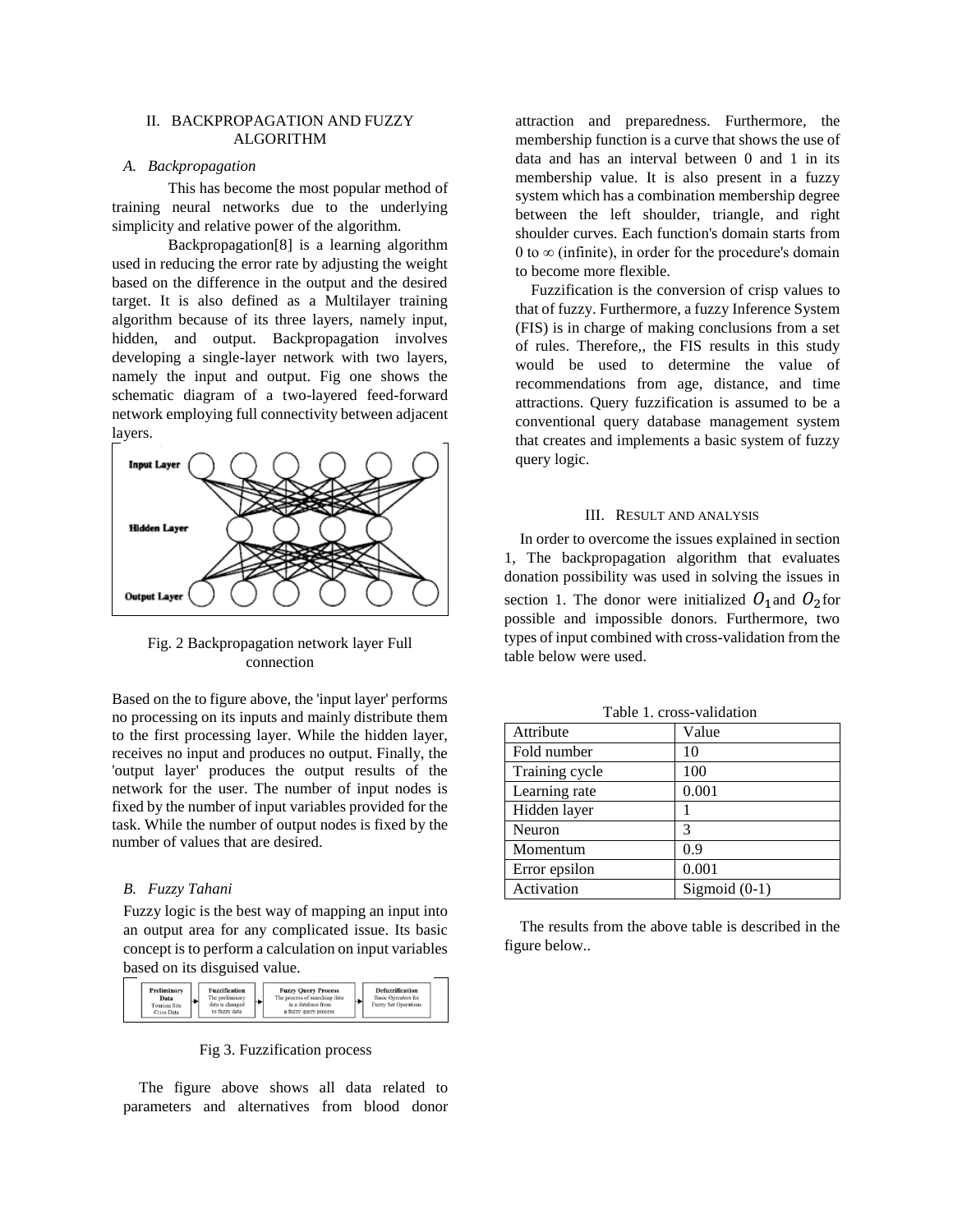

Fig 4. Backpropagation evaluation

Using this equation:

 $h_1 = i_1 \times wi_{11} + i_2 \times wi_{21} + b_1$  $(1)$ 

Initiation from Figure above we have:

Input: 
$$
Usia = i_1 = 0,827; BB = i_2 = 1
$$
  
\nBias  
\n $B_{11} = -2.557; B_{12} = -2.436; B_{13} = -1.608$   
\n $B_{21} = -3.690; B_{22} = 3.7$   
\nWeight:  
\n $W_{11} = 2.646; W_{12} = 2.530; W_{13} =$   
\n1.785;  $W_{21} = 2.581; W_{22} = 2.462; W_{23} =$   
\n1.676;  $WH_{11} = 3.360; WH_{12} =$   
\n $-3.327; WH_{21} = 3.093; WH_{22} =$   
\n $-3.066; WH_{31} = 1.580; WH_{32} = -1.658;$   
\nAnd,  
\n $H_1 = (0,827 \times 2.646) + (1 \times 2.581) - 2.557$   
\nout  $h_1 = \frac{1}{1 + e^{-h_1}} = \frac{1}{1 + e^{-0.3775}}$   
\n $= 0.593269992$   
\nout  $h_2 = 0.596884378$   
\n $o_1 = out h_1 \times w o_{11} + out h_2 \times w o_{21} + b_2$   
\n $o_1 = 0.3775 \times 0.40 + 0.596884378 \times 0.45 + 0.16 = 1.105905967$   
\nout  $o_1 = \frac{1}{1 + e^{-h_1}} = \frac{1}{1 + e^{-1.105905967}} =$   
\n0.75136507  
\nout  $o_2 = 0.772928465$   
\n $o_1 = 3,4606$   
\n $Out(0_1) = \frac{1}{(1 + e^{-0_1})} = \frac{1}{(1 + e^{-3.4604})} = 0.9663$ 

$$
\begin{aligned} O_2 = H_1 \times WH_{12} + H_2 \times WH_{22} + H_3 \times WH_{32} \\ + B_{22} \end{aligned}
$$

$$
O_2 = 0.9012 \times -3.327 + 0.8926 \times -3.066 + 0.8239 \times -1.658 + 3.7
$$

$$
O_2 = -3.517
$$
  
Out(O<sub>2</sub>) =  $\frac{1}{(1 + e^{-O_2})} = \frac{1}{(1 + e^{+3.517})} = 0.0338$ 

Based on the calculation above, the result of confident  $O_1$  was 0.9663 and confident  $O_2$  = 0.0338. In Tahani databases, initially, a fuzzy set formed with its membership function. In order to access the available donor, several categories were constructed, namely ages, distance, and time.

The database and its sturucture used in this study was Tahani, and relational. Furthermore, the selected data was processed using the Fuzzy Tahani method with the parameters desired by the donor. Each variable fuzzy membership function used a left shoulder, triangle, and right shoulder curves for three fuzzy sets.

A. Age

Figure 4 presents the membership parameter in the domain of functions 1 (Age) which is divided into three parts, namely Muda (young) which is between 0 to 33, Paruh baya (middle age) which is between 17 to 60, and Tua (elderly) which is between 33 to 60.



Fig 5. Set of age

The age parameter stated that the higher value was 1 when the age was at 60.

Therefore, the calculation from the existing formula for age parameter is presented below.

$$
\mu_{Tua}[X] = \begin{cases} 0; & x \le a \\ \frac{x-a}{b-a}; a \le x \le b \\ 1; & x \ge b \end{cases}
$$
  
(2)

$$
\mu_{Tua}[Usia] = \begin{cases} 0; & x \le 33\\ \frac{x - 33}{60 - 33}; 33 \le x \le 60\\ 1; & x \ge 60 \end{cases}
$$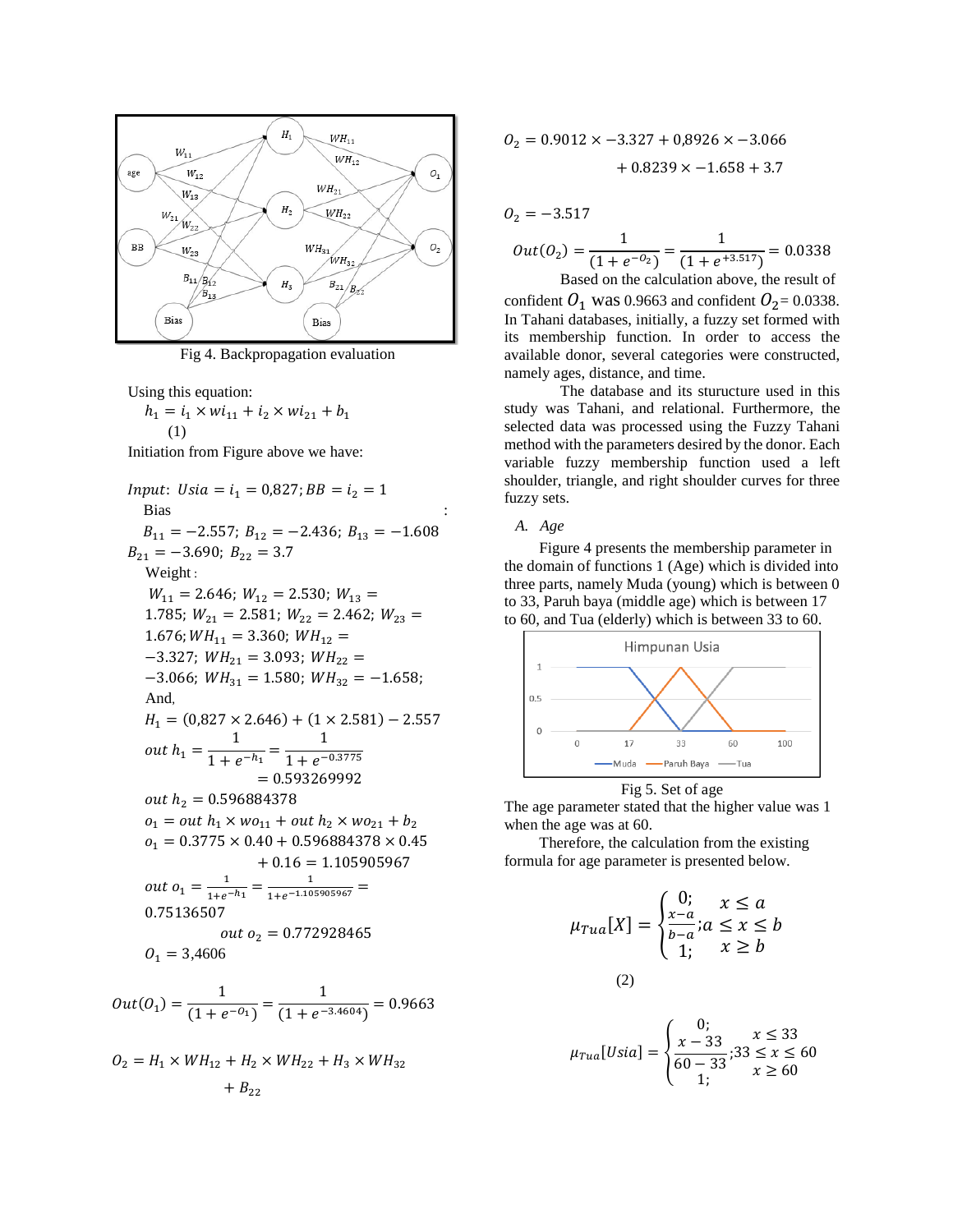| Donor    | age | Derajat Keanggotaan |       |       |
|----------|-----|---------------------|-------|-------|
|          | (y) | Muda                | Baya  | Tua   |
| Person 1 | 38  |                     | 0.815 | 0.182 |
| Person 2 | 42. |                     | 0.667 | 0.333 |
| Person 3 | 37  |                     | 0.852 | 0.148 |

#### *B. Distance*

Figure 5 present the membership parameter in the domain of functions 2 (distance) which is divided into three parts, namely jauh (far) 0 to 10000m, dekat (near) 5000m, agak jauh (a bit far)



Fig 6. Set of distance

The distance parameter stated the higher value was 1 when the distance was at 10000

The fuzzy Tahani equation used in calculating the prior distance is shown below.

 $\mu_{Jauh}[X]$ 

$$
= \begin{cases} 0; & x \le 1000 \\ \frac{x - 1000}{10000 - 1000}; 1000 \le x \le 10000 \\ 1; & x \ge 10000 \end{cases}
$$

Furthermore, the result of the distance parameter calculation is shown in table 3.

Table 3. distance data set

| Name   | <b>Distance</b> | Degree membership |          |        |  |
|--------|-----------------|-------------------|----------|--------|--|
|        |                 | Near              | bit<br>A | Far    |  |
|        |                 |                   | Far      |        |  |
| Person | 1302            | 0.966             | 0.076    | 0.034  |  |
|        |                 |                   |          |        |  |
| Person | 4835            | 0.574             | 0.959    | 0.433  |  |
|        |                 |                   |          |        |  |
| Person | 8109            | 0.210             | 0.378    | 0.7899 |  |
|        |                 |                   |          |        |  |

## *C. Donor Time*

The membership parameter in the domain of

function three (donor time) is presented in Figure 6, and is divided into two parts, namely *lama* (old) 0-90 days, *baru* (recent time), agak lama (short-term)



Figure 7. set of donor time

The distance parameter stated the higher value was 1 when the donor time was at 300 days or less than 90

| Table 4, time data set |      |                   |       |       |  |  |
|------------------------|------|-------------------|-------|-------|--|--|
| Name                   | Time | Degree membership |       |       |  |  |
|                        |      | Short-<br>Recent  |       | Old   |  |  |
|                        |      | time              | term  |       |  |  |
| Person                 | 270  | 0.143             | 0.286 | 0.857 |  |  |
|                        |      |                   |       |       |  |  |
| Person                 | 158  | 0.676             | 0.648 | 0.324 |  |  |
|                        |      |                   |       |       |  |  |
| Person                 | 320  |                   |       |       |  |  |
| 3                      |      |                   |       |       |  |  |

All the data set formed and calculated are shown in table 2, 3, and 4. Furthermore, Tahani was able to perform the evaluation process using the query from the database:

*Select \* From Data Pendonor Where (Jarak = "Dekat") And (Usia = "Baya") And (Waktu Donor = "Lama")*

Furthermore, the results in the table below were obtained using these parameters and query.

Table 5. Evaluation using Tahani and **Backpropagation** 

| $B^{\mu\nu}$        |       |       |       |           |  |  |
|---------------------|-------|-------|-------|-----------|--|--|
| Nama                |       |       |       |           |  |  |
| Pendonor            | Dekat | Baya  | Lama  | Prioritas |  |  |
| Erikson             | 0.966 | 0.815 | 0.857 | 0.857     |  |  |
| Deddy<br>dinpansyah | 0.574 | 0.667 | 0.324 | 0.324     |  |  |
| Yetti<br>Sukmawati  | 0.210 | 0.852 |       | 0.210     |  |  |